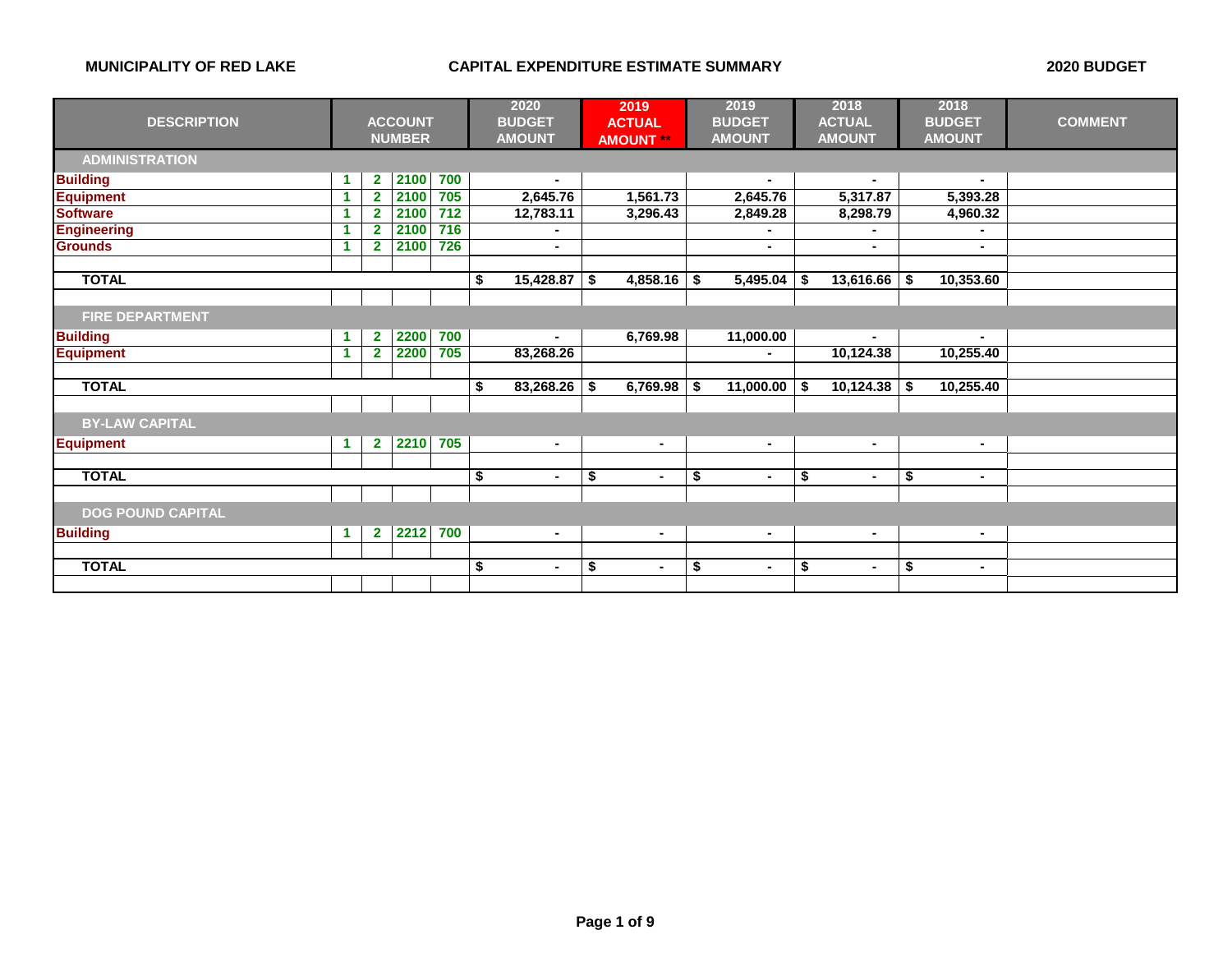|                                   |                      |                |                |       | 2020                 |    | 2019             | 2019                 |      | 2018           |    | 2018           |                |
|-----------------------------------|----------------------|----------------|----------------|-------|----------------------|----|------------------|----------------------|------|----------------|----|----------------|----------------|
| <b>DESCRIPTION</b>                |                      |                | <b>ACCOUNT</b> |       | <b>BUDGET</b>        |    | <b>ACTUAL</b>    | <b>BUDGET</b>        |      | <b>ACTUAL</b>  |    | <b>BUDGET</b>  | <b>COMMENT</b> |
|                                   |                      |                | <b>NUMBER</b>  |       | <b>AMOUNT</b>        |    | <b>AMOUNT **</b> | <b>AMOUNT</b>        |      | <b>AMOUNT</b>  |    | <b>AMOUNT</b>  |                |
| <b>PUBLIC WORKS</b>               |                      |                |                |       |                      |    |                  |                      |      |                |    |                |                |
| <b>Building</b>                   | -1                   | $\mathbf{2}$   | 2300           | 700   | 8,930.20             |    | 9,082.87         | 10,684.80            |      | $\blacksquare$ |    | $\blacksquare$ |                |
| <b>General Requirements</b>       | $\overline{1}$       | $\overline{2}$ | 2300           | 701   |                      |    |                  |                      |      |                |    | $\blacksquare$ |                |
| <b>Street Lighting</b>            | $\blacktriangleleft$ | $\mathbf{2}$   | 2300           | 703   |                      |    |                  |                      |      | (9, 561.93)    |    |                |                |
| <b>Equipment</b>                  | 1                    | $\overline{2}$ | 2300           | 705   | 377,593.71           |    | 120,809.57       | 133,055.27           |      | 43,457.75      |    | 41,314.56      |                |
| <b>Streetscaping</b>              | $\blacktriangleleft$ | $\mathbf{2}$   | 2300           | 706   | 9,158.40             |    | 15,677.66        | 9,158.40             |      | 39,858.49      |    | 77,719.20      |                |
| <b>Sewage</b>                     | 1                    | $\mathbf{2}$   | 2300           | 707   |                      |    |                  |                      |      |                |    |                |                |
| <b>Sidewalks</b>                  | 1                    | $\overline{2}$ | 2300           | 709   | 76,320.00            |    | 54,012.53        | 54,950.40            |      |                |    |                |                |
| <b>Signage</b>                    | 1                    | $\mathbf{2}$   | 2300           | 710   |                      |    |                  |                      |      |                |    | 3,561.60       |                |
| <b>Culverts</b>                   | 1                    | $\mathbf{2}$   | 2300           | $711$ |                      |    | $\blacksquare$   |                      |      | 516.30         |    |                |                |
| <b>Software</b>                   | 1                    | $\mathbf{2}$   | 2300           | $712$ | 407.04               |    |                  | 356.16               |      |                |    | 305.28         |                |
| <b>Property Development</b>       | 1                    | $\mathbf{2}$   | 2300           | 716   |                      |    |                  |                      |      | 37,187.18      |    |                |                |
| <b>Grounds</b>                    | 1                    | $\mathbf{2}$   | 2300           | 720   | 20,352.00            |    | 267,492.92       | 228,960.00           |      | 154,043.33     |    | 134,959.20     |                |
| <b>Fencing</b>                    | 1                    | $\overline{2}$ | 2300           | 722   |                      |    |                  |                      |      |                |    |                |                |
| <b>Line Painting</b>              | 1                    | $\overline{2}$ | 2300           | 723   | 5,088.00             |    | $\sim$           | 6,614.40             |      | $\blacksquare$ |    |                |                |
| <b>Streetscan</b>                 | -1                   | $\mathbf{2}$   | 2300           | 730   | 210,134.40           |    | $\blacksquare$   |                      |      | $\blacksquare$ |    | 37,187.17      |                |
|                                   |                      |                |                |       |                      |    |                  |                      |      |                |    |                |                |
| <b>TOTAL</b>                      |                      |                |                |       | \$<br>707,983.75     | S  | 467,075.55       | \$<br>443,779.43     | -S   | 265,501.12     | \$ | 295,047.01     |                |
|                                   |                      |                |                |       |                      |    |                  |                      |      |                |    |                |                |
| <b>FERRY CAPITAL</b>              |                      |                |                |       |                      |    |                  |                      |      |                |    |                |                |
| <b>Equipment</b>                  | $\blacktriangleleft$ | $\mathbf{2}$   | 2350           | 705   | 10,176.00            |    | 25,962.03        | 51,175.10            |      | 17,581.39      |    | 25,440.00      |                |
|                                   |                      |                |                |       |                      |    |                  |                      |      |                |    |                |                |
| <b>TOTAL</b>                      |                      |                |                |       | \$<br>10,176.00      | \$ | 25,962.03        | \$<br>51,175.10      | - \$ | 17,581.39      | \$ | 25,440.00      |                |
|                                   |                      |                |                |       |                      |    |                  |                      |      |                |    |                |                |
| <b>INFRASTRUCTURE DEVELOPMENT</b> |                      |                |                |       |                      |    |                  |                      |      |                |    |                |                |
| <b>Equipment</b>                  | -1                   | $\mathbf{2}$   | 2355           | 705   | 8,140.80             |    | $\blacksquare$   | ٠                    |      | 4,094.64       |    | 5,088.00       |                |
|                                   |                      |                |                |       |                      |    |                  |                      |      |                |    |                |                |
| <b>TOTAL</b>                      |                      |                |                |       | \$<br>8,140.80       | \$ | $\blacksquare$   | \$<br>$\blacksquare$ | S    | 4,094.64       | -S | 5,088.00       |                |
|                                   |                      |                |                |       |                      |    |                  |                      |      |                |    |                |                |
| <b>STREET LIGHTING</b>            |                      |                |                |       |                      |    |                  |                      |      |                |    |                |                |
| <b>Equipment</b>                  | $\blacktriangleleft$ | $\mathbf{2}$   | 2373           | 705   | $\blacksquare$       |    | $\blacksquare$   | $\blacksquare$       |      | $\blacksquare$ |    | $\sim$         |                |
|                                   |                      |                |                |       |                      |    |                  |                      |      |                |    |                |                |
| <b>TOTAL</b>                      |                      |                |                |       | \$<br>$\blacksquare$ | \$ | $\blacksquare$   | \$<br>٠              | \$   | $\blacksquare$ | \$ | $\sim$         |                |
|                                   |                      |                |                |       |                      |    |                  |                      |      |                |    |                |                |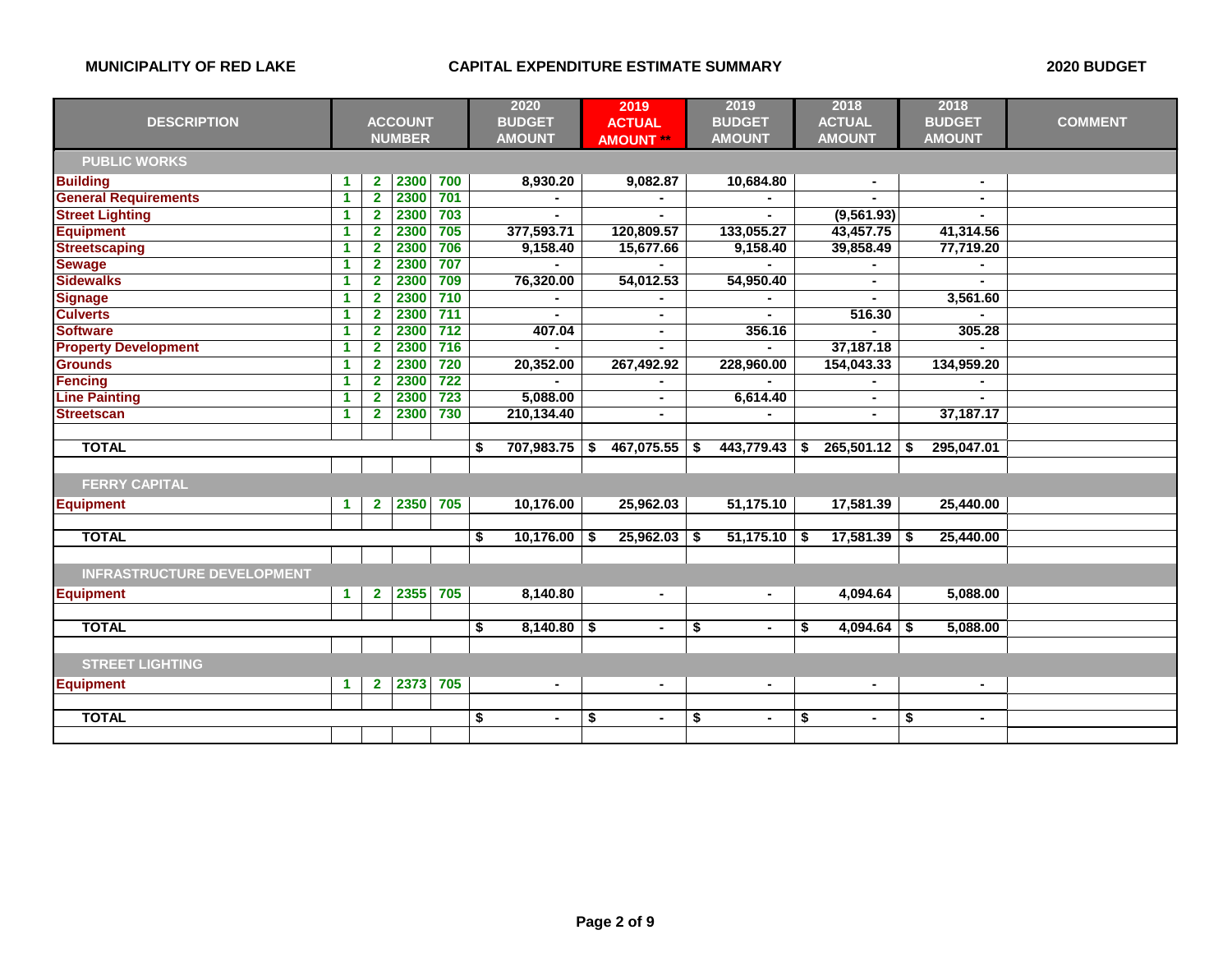|                                         | <b>ACCOUNT</b>       |                         |               |     | 2020 |                | 2019 |                  | 2019 |                | 2018 |                | 2018 |                |                        |
|-----------------------------------------|----------------------|-------------------------|---------------|-----|------|----------------|------|------------------|------|----------------|------|----------------|------|----------------|------------------------|
| <b>DESCRIPTION</b>                      |                      |                         |               |     |      | <b>BUDGET</b>  |      | <b>ACTUAL</b>    |      | <b>BUDGET</b>  |      | <b>ACTUAL</b>  |      | <b>BUDGET</b>  | <b>COMMENT</b>         |
|                                         |                      |                         | <b>NUMBER</b> |     |      | <b>AMOUNT</b>  |      | <b>AMOUNT **</b> |      | <b>AMOUNT</b>  |      | <b>AMOUNT</b>  |      | <b>AMOUNT</b>  |                        |
| <b>ICIP RURAL NORTHERN STREAM</b>       |                      |                         |               |     |      |                |      |                  |      |                |      |                |      |                |                        |
| <b>ICIP--Engineering</b>                | 1                    | $\overline{2}$          | 2374          | 7XX |      | 25,440.00      |      |                  |      |                |      | $\blacksquare$ |      | 2,816,318.92   | 2018-Lassie Road       |
| <b>ICIP--Asphalt</b>                    | $\blacktriangleleft$ | $\overline{2}$          | 2374          | 7XX |      | 1,239,910.87   |      | $\blacksquare$   |      | $\blacksquare$ |      | $\blacksquare$ |      |                | Project-did not happen |
| <b>ICIP--Concrete</b>                   | 1                    | $\overline{2}$          | 2374          | 7XX |      | 1,112,897.86   |      | $\blacksquare$   |      | $\blacksquare$ |      | ۰              |      | $\sim$         |                        |
| <b>ICIP--Storm Drainage</b>             | 1                    | $\overline{\mathbf{2}}$ | 2374          | 7XX |      | 380,723.34     |      | $\blacksquare$   |      | ٠              |      | ۰              |      | $\sim$         |                        |
| <b>ICIP--Contingency</b>                | 1                    | $\overline{2}$          | 2374          | 7XX |      | 118,403.64     |      | $\blacksquare$   |      | $\blacksquare$ |      | ۰              |      |                |                        |
|                                         |                      |                         |               |     |      |                |      |                  |      |                |      |                |      |                |                        |
| <b>TOTAL</b>                            |                      |                         |               |     | \$   | 2,877,375.71   | \$   | $\blacksquare$   | \$   | $\blacksquare$ | \$   | $\blacksquare$ |      | \$2,816,318.92 |                        |
|                                         |                      |                         |               |     |      |                |      |                  |      |                |      |                |      |                |                        |
| HIGHWAY 618                             |                      |                         |               |     |      |                |      |                  |      |                |      |                |      |                |                        |
| <b>General Requirements</b>             | 1                    | $\mathbf{2}$            | 2379          | 701 |      |                |      |                  |      |                |      |                |      |                |                        |
| <b>Sidewalks</b>                        | 1                    | $\overline{2}$          | 2379          | 709 |      | 27,475.20      |      | 10,188.24        |      | 75,326.88      |      | 81,030.91      |      | 101,760.00     |                        |
| <b>Property Development</b>             | 1                    | $\overline{2}$          | 2379          | 716 |      |                |      |                  |      |                |      |                |      |                |                        |
| <b>Hydrants</b>                         | 1                    | $\overline{2}$          | 2379          | 725 |      | $\blacksquare$ |      | $\blacksquare$   |      |                |      | ۰              |      | $\sim$         |                        |
|                                         |                      |                         |               |     |      |                |      |                  |      |                |      |                |      |                |                        |
| <b>TOTAL</b>                            |                      |                         |               |     | \$   | 27,475.20      | -S   | 10,188.24        | S    | 75,326.88      |      | 81,030.91      | \$   | 101,760.00     |                        |
|                                         |                      |                         |               |     |      |                |      |                  |      |                |      |                |      |                |                        |
| <b>HOWEY ST./GOLDSHORE RD./PATRICIA</b> |                      |                         |               |     |      |                |      |                  |      |                |      |                |      |                |                        |
| <b>Roads</b>                            | 1                    | $\mathbf{2}$            | 2380          | 706 |      | $\blacksquare$ |      | $\blacksquare$   |      | $\blacksquare$ |      | 129,478.99     |      | 96,373.84      |                        |
| <b>Sidewalks</b>                        | 1                    | $\overline{2}$          | 2380          | 709 |      | $\blacksquare$ |      | $\blacksquare$   |      | $\blacksquare$ |      | 131,981.14     |      | 113,716.80     |                        |
| <b>Storm Sewers</b>                     | 1                    | $\overline{2}$          | 2380          | 711 |      |                |      | $\blacksquare$   |      |                |      | 49,000.94      |      | 65,126.40      |                        |
|                                         |                      |                         |               |     |      |                |      |                  |      |                |      |                |      |                |                        |
| <b>TOTAL</b>                            |                      |                         |               |     | \$   | $\sim$         | \$   | $\blacksquare$   | \$   | ٠              | \$   | 310,461.07     | S    | 275,217.04     |                        |
|                                         |                      |                         |               |     |      |                |      |                  |      |                |      |                |      |                |                        |
| <b>SANITARY SEWER CAPITAL</b>           |                      |                         |               |     |      |                |      |                  |      |                |      |                |      |                |                        |
| <b>Building</b>                         | 1                    | $\mathbf{2}$            | 2400          | 700 |      |                |      | 9,870.72         |      | 50,880.00      |      | 6,794.88       |      | 25,440.00      |                        |
| <b>Equipment</b>                        | 1                    | $\mathbf{2}$            | 2400          | 705 |      | 191,817.60     |      | 50,636.88        |      | 92,601.60      |      | 251,402.47     |      | 264,198.41     |                        |
| <b>Roads</b>                            | 1                    | $\mathbf{2}$            | 2400          | 706 |      |                |      |                  |      |                |      |                |      |                |                        |
| <b>Infrastructure</b>                   | 1                    | $\overline{2}$          | 2400          | 707 |      | $\sim$         |      |                  |      |                |      | ÷.             |      |                |                        |
| <b>Grounds</b>                          | 1                    | $\mathbf{2}$            | 2400          | 720 |      | 92,547.13      |      | 29,258.18        |      | 123,129.60     |      |                |      |                |                        |
| <b>Studies and Reports</b>              | 1                    | $\overline{2}$          | 2400          | 730 |      |                |      |                  |      |                |      | 46,393.32      |      | 55,668.67      |                        |
|                                         |                      |                         |               |     |      |                |      |                  |      |                |      |                |      |                |                        |
| <b>TOTAL</b>                            |                      |                         |               |     |      | 284,364.73     | S    | 89,765.78        |      | 266,611.20     | S.   | 304,590.67     | S    | 345,307.08     |                        |
|                                         |                      |                         |               |     |      |                |      |                  |      |                |      |                |      |                |                        |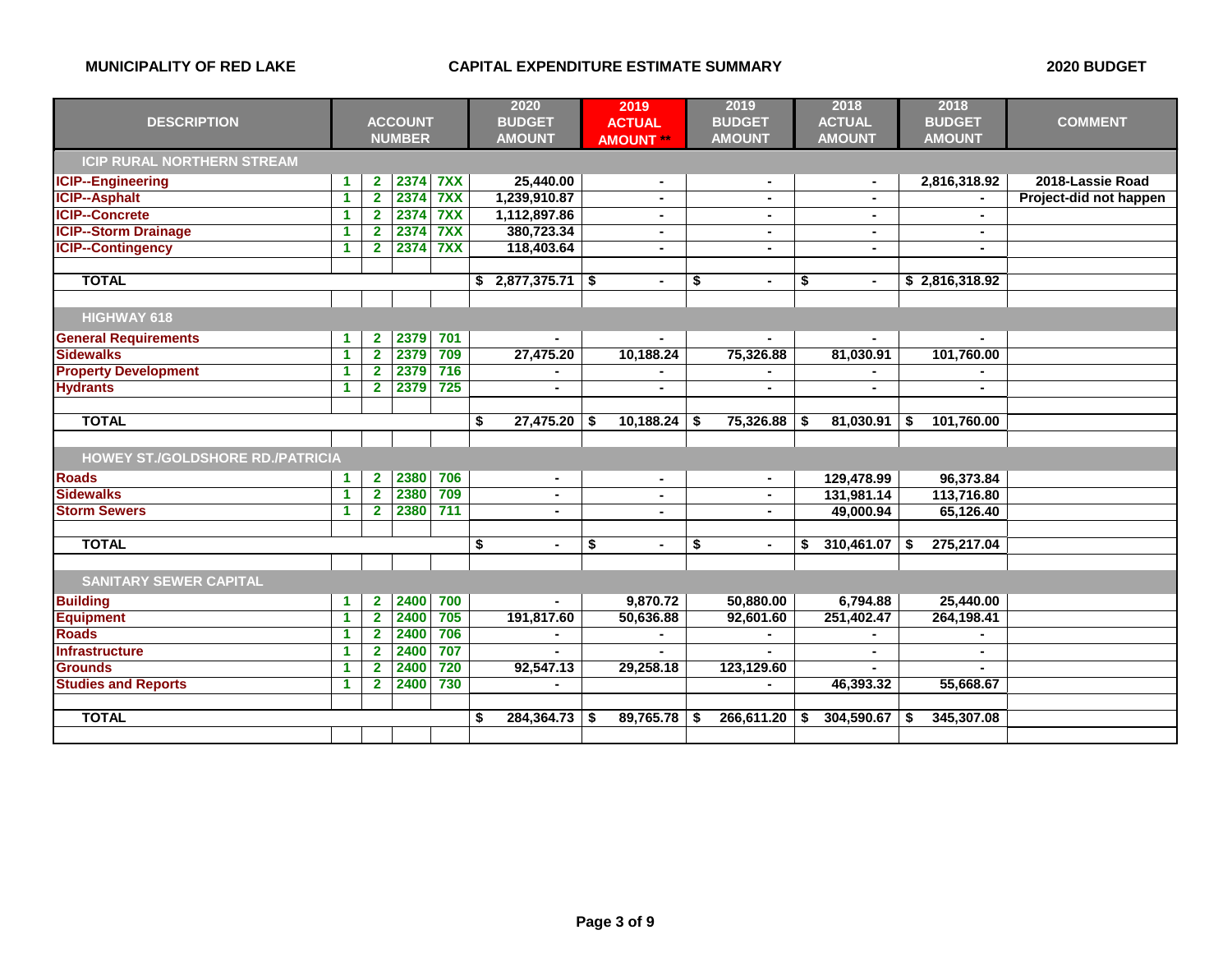| <b>DESCRIPTION</b>                   | <b>ACCOUNT</b><br><b>NUMBER</b> |                         |              | 2020<br><b>BUDGET</b><br><b>AMOUNT</b> |    |                | 2019<br><b>ACTUAL</b><br><b>AMOUNT **</b> | 2019<br><b>BUDGET</b><br><b>AMOUNT</b> |    |                | 2018<br><b>ACTUAL</b><br><b>AMOUNT</b> |                          | 2018<br><b>BUDGET</b><br><b>AMOUNT</b> | <b>COMMENT</b> |  |
|--------------------------------------|---------------------------------|-------------------------|--------------|----------------------------------------|----|----------------|-------------------------------------------|----------------------------------------|----|----------------|----------------------------------------|--------------------------|----------------------------------------|----------------|--|
| <b>LAGOONS</b>                       |                                 |                         |              |                                        |    |                |                                           |                                        |    |                |                                        |                          |                                        |                |  |
| <b>Grounds</b>                       | $\mathbf 1$                     |                         | 2 2402 720   |                                        |    | $\blacksquare$ |                                           | $\blacksquare$                         |    | $\blacksquare$ |                                        | $\blacksquare$           |                                        | $\sim$         |  |
|                                      |                                 |                         |              |                                        |    |                |                                           |                                        |    |                |                                        |                          |                                        |                |  |
| <b>TOTAL</b>                         |                                 |                         |              |                                        | \$ | $\blacksquare$ | \$                                        | $\blacksquare$                         | \$ | $\blacksquare$ | \$                                     | $\blacksquare$           | \$                                     | $\sim$         |  |
|                                      |                                 |                         |              |                                        |    |                |                                           |                                        |    |                |                                        |                          |                                        |                |  |
| <b>WATER TREATMENT PLANT CAPITAL</b> |                                 |                         |              |                                        |    |                |                                           |                                        |    |                |                                        |                          |                                        |                |  |
| <b>Building</b>                      | $\mathbf{1}$                    | $\mathbf{2}$            | 2405         | 700                                    |    | 12,211.20      |                                           | 8,709.10                               |    | 12,211.20      |                                        | 32,484.34                |                                        | 83,555.14      |  |
| <b>Equipment</b>                     | 1                               | $\overline{2}$          | 2405         | 705                                    |    | 89,395.46      |                                           | 124,142.66                             |    | 153,148.80     |                                        | 329,215.09               |                                        | 378,628.06     |  |
| <b>Infrastructure</b>                | 1                               | $\mathbf{2}$            | 2405         | 708                                    |    |                |                                           |                                        |    |                |                                        | 0.00                     |                                        |                |  |
| <b>Software</b>                      | 1                               | $\mathbf{2}$            | 2405         | $\overline{712}$                       |    | $\blacksquare$ |                                           | $\blacksquare$                         |    | $\blacksquare$ |                                        | 0.00                     |                                        | 4,396.03       |  |
| <b>Grounds</b>                       | $\blacktriangleleft$            | $\overline{2}$          | 2405         | 720                                    |    | $\blacksquare$ |                                           | $\blacksquare$                         |    | $\blacksquare$ |                                        | $\blacksquare$           |                                        |                |  |
| <b>Studies and Reports</b>           | 1                               | $\mathbf{2}$            | 2405         | 730                                    |    | $\blacksquare$ |                                           | $\blacksquare$                         |    | ä,             |                                        |                          |                                        |                |  |
|                                      |                                 |                         |              |                                        |    |                |                                           |                                        |    |                |                                        |                          |                                        |                |  |
| <b>TOTAL</b>                         |                                 |                         |              |                                        | \$ | 101,606.66     | \$                                        | 132,851.76                             | \$ | 165,360.00     | \$                                     | 361,699.43               | \$                                     | 466,579.23     |  |
|                                      |                                 |                         |              |                                        |    |                |                                           |                                        |    |                |                                        |                          |                                        |                |  |
| <b>WASTE TRANSFER SITE CAPITAL</b>   |                                 |                         |              |                                        |    |                |                                           |                                        |    |                |                                        |                          |                                        |                |  |
| <b>Building</b>                      | 1                               | $\mathbf{2}$            | 2415         | 700                                    |    | $\blacksquare$ |                                           |                                        |    | 2,035.20       |                                        |                          |                                        | $\sim$         |  |
| <b>Equipment</b>                     | 1                               | $\overline{2}$          | 2415         | 705                                    |    | 20,021.28      |                                           | 56,961.65                              |    | 92,091.67      |                                        | 19,215.93                |                                        | $\sim$         |  |
| <b>Roads</b>                         | 1                               | $\mathbf{2}$            | 2415         | 706                                    |    | $\blacksquare$ |                                           |                                        |    |                |                                        |                          |                                        | $\sim$         |  |
| <b>Property Development</b>          | 1                               | $\overline{2}$          | 2415         | 716                                    |    | $\blacksquare$ |                                           |                                        |    | $\blacksquare$ |                                        |                          |                                        |                |  |
| <b>Grounds</b>                       | 1                               | $\overline{2}$          | 2415         | 720                                    |    | $\blacksquare$ |                                           | 25,945.73                              |    | $\blacksquare$ |                                        | 370,894.20               |                                        | 634,616.06     |  |
|                                      |                                 |                         |              |                                        |    |                |                                           |                                        |    |                |                                        |                          |                                        |                |  |
| <b>TOTAL</b>                         |                                 |                         |              |                                        | \$ | 20,021.28      | \$                                        | 82,907.38                              |    | 94,126.87      | \$                                     | 390,110.13               | \$                                     | 634,616.06     |  |
|                                      |                                 |                         |              |                                        |    |                |                                           |                                        |    |                |                                        |                          |                                        |                |  |
| <b>RECYCLING</b>                     |                                 |                         |              |                                        |    |                |                                           |                                        |    |                |                                        |                          |                                        |                |  |
| <b>Building</b>                      | 1                               | $\mathbf{2}$            | 2420         | 700                                    |    | $\blacksquare$ |                                           | $\blacksquare$                         |    | $\blacksquare$ |                                        | $\blacksquare$           |                                        |                |  |
| <b>Equipment</b>                     | 1                               | $\mathbf{2}$            | 2420         | 705                                    |    | $\blacksquare$ |                                           | $\blacksquare$                         |    | ä,             |                                        | 76,175.50                |                                        | 98,452.80      |  |
| <b>Property Development</b>          | 1                               | $\overline{2}$          | 2420         | 716                                    |    | $\blacksquare$ |                                           | $\blacksquare$                         |    | $\blacksquare$ |                                        |                          |                                        |                |  |
| <b>Grounds</b>                       | 1                               | $\overline{2}$          | 2420         | 720                                    |    | $\blacksquare$ |                                           | $\blacksquare$                         |    | $\blacksquare$ |                                        | 7,731.57                 |                                        | 15,264.00      |  |
|                                      |                                 |                         |              |                                        |    |                |                                           |                                        |    |                |                                        |                          |                                        |                |  |
| <b>TOTAL</b>                         |                                 |                         |              |                                        | \$ | $\blacksquare$ | \$                                        | $\blacksquare$                         | \$ | $\blacksquare$ | \$                                     | 83,907.07                | \$                                     | 113,716.80     |  |
|                                      |                                 |                         |              |                                        |    |                |                                           |                                        |    |                |                                        |                          |                                        |                |  |
| <b>DAY CARE CAPITAL</b>              |                                 |                         |              |                                        |    |                |                                           |                                        |    |                |                                        |                          |                                        |                |  |
|                                      |                                 |                         |              |                                        |    |                |                                           |                                        |    |                |                                        |                          |                                        |                |  |
| <b>Building</b>                      | 1                               | $\mathbf{2}$            | 2615         | 700                                    |    | $\blacksquare$ |                                           | $\blacksquare$                         |    | $\blacksquare$ |                                        | $\blacksquare$           |                                        | $\sim$         |  |
| <b>Equipment</b>                     | 1                               | $\overline{\mathbf{2}}$ | 2615         | 705                                    |    | $\blacksquare$ |                                           | 2,294.46                               |    | $\blacksquare$ |                                        | 1,216.34                 |                                        | 864.96         |  |
| <b>Software</b><br><b>Grounds</b>    | 1                               | $\mathbf{2}$            | 2405<br>2615 | 712<br>720                             |    | $\blacksquare$ |                                           | 365.07                                 |    | $\blacksquare$ |                                        | $\blacksquare$           |                                        | 305.28         |  |
|                                      | 1                               | $\overline{2}$          |              |                                        |    | $\blacksquare$ |                                           |                                        |    | $\blacksquare$ |                                        | $\blacksquare$           |                                        | $\blacksquare$ |  |
| <b>Building</b>                      | 1                               | $\overline{2}$          | 2640         | 700                                    |    | $\blacksquare$ |                                           | $\blacksquare$                         |    | ÷,             |                                        | $\overline{\phantom{a}}$ |                                        | $\blacksquare$ |  |
| <b>TOTAL</b>                         |                                 |                         |              |                                        |    |                |                                           |                                        |    |                |                                        |                          |                                        |                |  |
|                                      |                                 |                         |              |                                        | \$ | $\blacksquare$ | \$                                        | 2,659.53                               | \$ | $\blacksquare$ | S.                                     | 1,216.34                 | S                                      | 1,170.24       |  |
|                                      |                                 |                         |              |                                        |    |                |                                           |                                        |    |                |                                        |                          |                                        |                |  |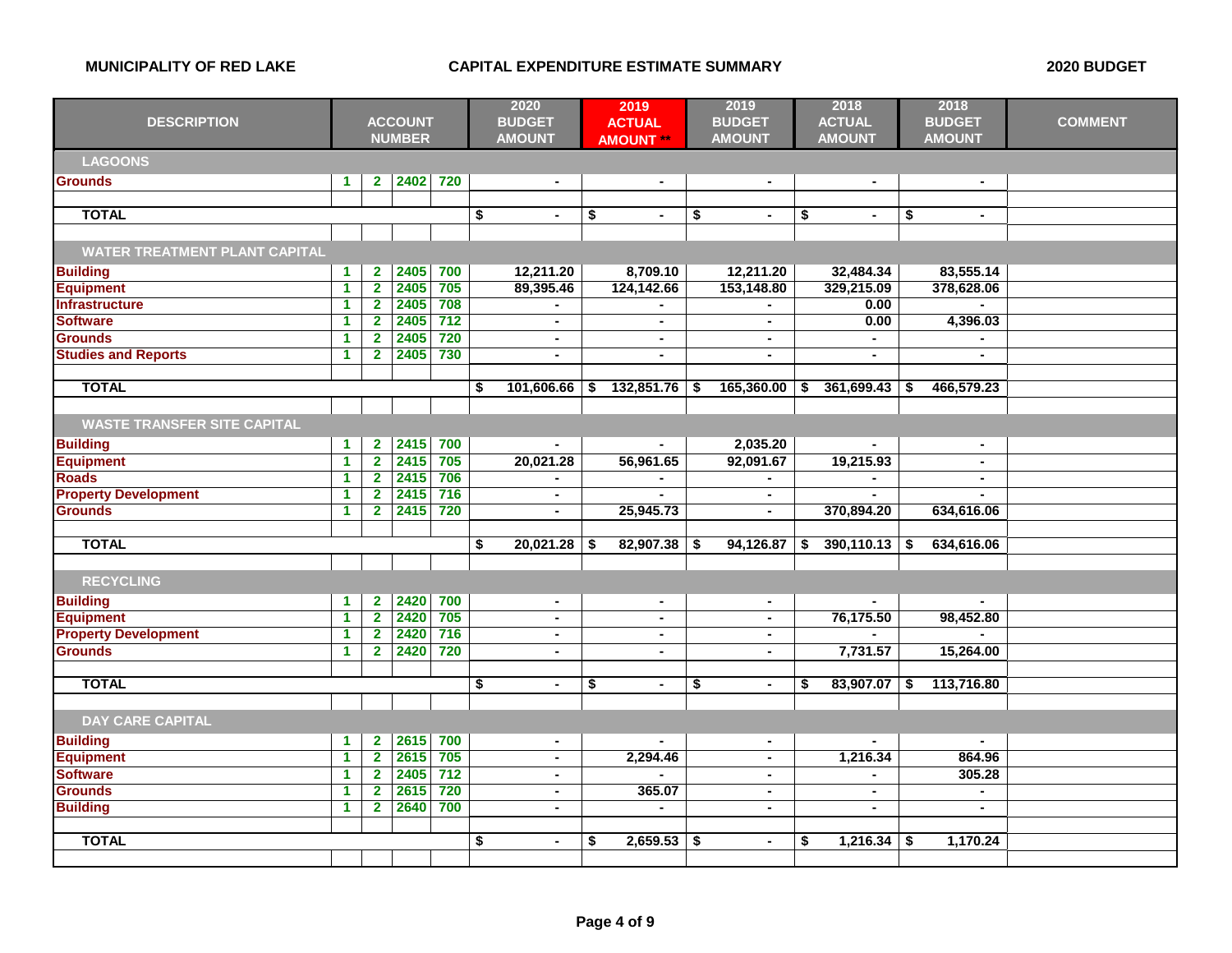| <b>DESCRIPTION</b>              | <b>ACCOUNT</b><br><b>NUMBER</b> |                         |      | 2020<br><b>BUDGET</b><br><b>AMOUNT</b> | 2019<br><b>ACTUAL</b><br><b>AMOUNT **</b> |    |                | 2019<br><b>BUDGET</b><br><b>AMOUNT</b> | 2018<br><b>ACTUAL</b><br><b>AMOUNT</b> |    |                | 2018<br><b>BUDGET</b><br><b>AMOUNT</b> | <b>COMMENT</b> |  |
|---------------------------------|---------------------------------|-------------------------|------|----------------------------------------|-------------------------------------------|----|----------------|----------------------------------------|----------------------------------------|----|----------------|----------------------------------------|----------------|--|
| <b>RECREATION CAPITAL</b>       |                                 |                         |      |                                        |                                           |    |                |                                        |                                        |    |                |                                        |                |  |
| <b>Building</b>                 | -1                              | $\mathbf{2}$            | 2700 | 700                                    | $\blacksquare$                            |    |                |                                        | $\blacksquare$                         |    | $\blacksquare$ |                                        | $\blacksquare$ |  |
| <b>Equipment</b>                | $\blacktriangleleft$            | $\overline{2}$          | 2700 | 705                                    | $\blacksquare$                            |    | 7,630.98       |                                        | $\blacksquare$                         |    | $\blacksquare$ |                                        | $\blacksquare$ |  |
| <b>Engineering</b>              | $\blacktriangleleft$            | $\overline{\mathbf{2}}$ | 2700 | 716                                    | $\blacksquare$                            |    |                |                                        | $\blacksquare$                         |    | ۰              |                                        | $\blacksquare$ |  |
| <b>Grounds</b>                  | $\blacktriangleleft$            | $\overline{2}$          | 2700 | 720                                    | $\blacksquare$                            |    | $\blacksquare$ |                                        | $\blacksquare$                         |    | $\blacksquare$ |                                        | $\mathbf{r}$   |  |
| <b>Parking Lot</b>              | $\blacktriangleleft$            | $\overline{2}$          | 2700 | 721                                    | $\blacksquare$                            |    | $\blacksquare$ |                                        | $\blacksquare$                         |    | $\blacksquare$ |                                        | $\sim$         |  |
|                                 |                                 |                         |      |                                        |                                           |    |                |                                        |                                        |    |                |                                        |                |  |
| <b>TOTAL</b>                    |                                 |                         |      |                                        | \$<br>$\blacksquare$                      | \$ | $7,630.98$ \$  |                                        | $\blacksquare$                         | \$ | $\sim$         | \$                                     | $\blacksquare$ |  |
|                                 |                                 |                         |      |                                        |                                           |    |                |                                        |                                        |    |                |                                        |                |  |
| <b>FACILITIES CAPITAL</b>       |                                 |                         |      |                                        |                                           |    |                |                                        |                                        |    |                |                                        |                |  |
| <b>Building</b>                 | $\blacktriangleleft$            | $\mathbf{2}$            | 2750 | 700                                    | 20,352.00                                 |    | $\sim$         |                                        | $\sim$                                 |    | $\sim$         |                                        | $\sim$         |  |
| <b>Equipment</b>                | $\blacktriangleleft$            | $\overline{\mathbf{2}}$ | 2750 | 705                                    |                                           |    |                |                                        |                                        |    | $\blacksquare$ |                                        | $\sim$         |  |
| <b>Signs</b>                    | $\blacktriangleleft$            | $\overline{2}$          | 2750 | 710                                    | 9,847.44                                  |    | 1,322.88       |                                        | 6,105.60                               |    | $\blacksquare$ |                                        | $\blacksquare$ |  |
|                                 |                                 |                         |      |                                        |                                           |    |                |                                        |                                        |    |                |                                        |                |  |
| <b>TOTAL</b>                    |                                 |                         |      |                                        | \$<br>30,199.44                           | \$ | 1,322.88       | \$                                     | $6,105.60$ \$                          |    | $\blacksquare$ | \$                                     | $\sim$         |  |
|                                 |                                 |                         |      |                                        |                                           |    |                |                                        |                                        |    |                |                                        |                |  |
| <b>PARKS CAPITAL</b>            |                                 |                         |      |                                        |                                           |    |                |                                        |                                        |    |                |                                        |                |  |
| <b>Building</b>                 | $\blacktriangleleft$            | $\mathbf{2}$            | 2751 | 700                                    |                                           |    |                |                                        |                                        |    |                |                                        |                |  |
| <b>Equipment</b>                | $\blacktriangleleft$            | $\overline{\mathbf{2}}$ | 2751 | 705                                    | 3,663.36                                  |    | 5,079.11       |                                        | 3,663.36                               |    | 29,349.52      |                                        | 31,628.14      |  |
| <b>Signage</b>                  | $\blacktriangleleft$            | $\mathbf{2}$            | 2751 | 710                                    | 11,295.36                                 |    | 21,467.58      |                                        | 10,176.00                              |    |                |                                        |                |  |
| <b>DRD Norseman Restoration</b> | $\blacktriangleleft$            | $\mathbf{2}$            | 2751 | 716                                    |                                           |    | 68,705.01      |                                        |                                        |    | 5,406.51       |                                        | $\blacksquare$ |  |
| <b>Grounds</b>                  | $\mathbf{1}$                    | $\overline{\mathbf{2}}$ | 2751 | 720                                    | $\blacksquare$                            |    |                |                                        | 12,211.20                              |    |                |                                        | $\blacksquare$ |  |
| <b>Fencing</b>                  | $\blacktriangleleft$            | $\overline{2}$          | 2751 | 722                                    | $\blacksquare$                            |    | $\sim$         |                                        |                                        |    | $\blacksquare$ |                                        | $\blacksquare$ |  |
|                                 |                                 |                         |      |                                        | $\sim$                                    |    |                |                                        |                                        |    |                |                                        |                |  |
| <b>TOTAL</b>                    |                                 |                         |      |                                        | 14,958.72<br>\$                           |    | 95,251.70      | \$                                     | 26,050.56                              | S  | 34,756.03      | -\$                                    | 31,628.14      |  |
|                                 |                                 |                         |      |                                        |                                           |    |                |                                        |                                        |    |                |                                        |                |  |
| <b>BALLFIELDS</b>               |                                 |                         |      |                                        |                                           |    |                |                                        |                                        |    |                |                                        |                |  |
| <b>Equipment</b>                | $\blacktriangleleft$            | $\overline{2}$          | 2752 | 705                                    | $\blacksquare$                            |    | $\blacksquare$ |                                        | $\sim$                                 |    | $\blacksquare$ |                                        | $\sim$         |  |
|                                 |                                 |                         |      |                                        |                                           |    |                |                                        |                                        |    |                |                                        |                |  |
| <b>TOTAL</b>                    |                                 |                         |      |                                        | \$<br>$\blacksquare$                      | \$ | $\blacksquare$ | \$                                     | $\blacksquare$                         | \$ | $\blacksquare$ | \$                                     | $\blacksquare$ |  |
|                                 |                                 |                         |      |                                        |                                           |    |                |                                        |                                        |    |                |                                        |                |  |
| <b>WALKABLE TRAILS</b>          |                                 |                         |      |                                        |                                           |    |                |                                        |                                        |    |                |                                        |                |  |
| <b>Engineering</b>              | $\blacktriangleleft$            | $\overline{2}$          | 2753 | 716                                    | $\blacksquare$                            |    | $\blacksquare$ |                                        | $\blacksquare$                         |    | $\blacksquare$ |                                        | $\blacksquare$ |  |
|                                 |                                 |                         |      |                                        |                                           |    |                |                                        |                                        |    |                |                                        |                |  |
| <b>TOTAL</b>                    |                                 |                         |      |                                        | \$<br>$\blacksquare$                      | \$ | $\sim$         | \$                                     | $\sim$                                 | \$ | $\blacksquare$ | \$                                     | $\sim$         |  |
|                                 |                                 |                         |      |                                        |                                           |    |                |                                        |                                        |    |                |                                        |                |  |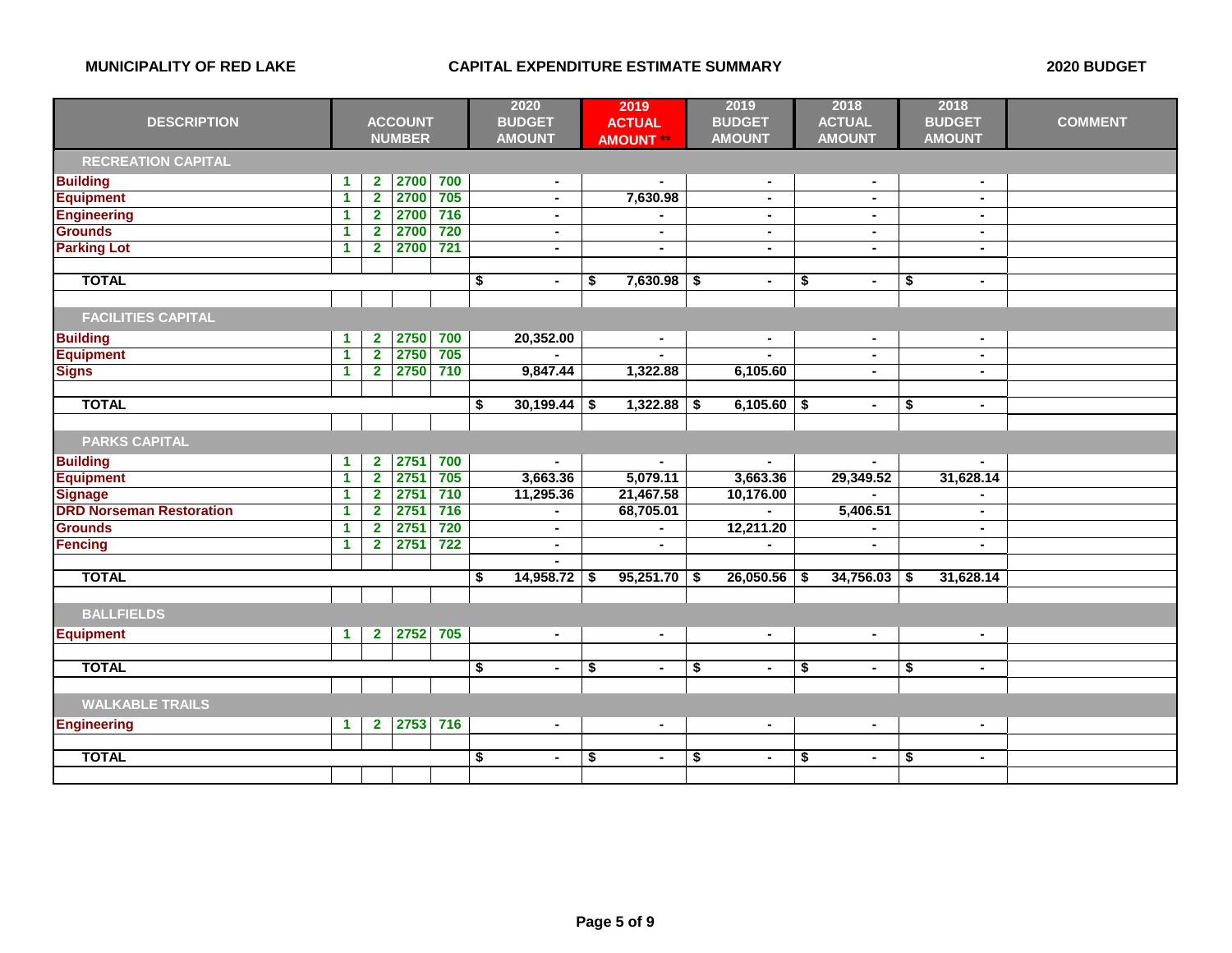|                                            |                      |                         |                |       | 2020                 |     | 2019             |    | 2019                | 2018                 | 2018                 |                |
|--------------------------------------------|----------------------|-------------------------|----------------|-------|----------------------|-----|------------------|----|---------------------|----------------------|----------------------|----------------|
| <b>DESCRIPTION</b>                         |                      |                         | <b>ACCOUNT</b> |       | <b>BUDGET</b>        |     | <b>ACTUAL</b>    |    | <b>BUDGET</b>       | <b>ACTUAL</b>        | <b>BUDGET</b>        | <b>COMMENT</b> |
|                                            |                      |                         | <b>NUMBER</b>  |       | <b>AMOUNT</b>        |     | <b>AMOUNT **</b> |    | <b>AMOUNT</b>       | <b>AMOUNT</b>        | <b>AMOUNT</b>        |                |
| <b>MUNICIPAL BUILDING</b>                  |                      |                         |                |       |                      |     |                  |    |                     |                      |                      |                |
| <b>Building</b>                            | $\blacktriangleleft$ | $\mathbf{2}$            | 2754           | 700   | 32,756.54            |     | 29,764.80        |    | 33,634.22           | $\sim$               | $\blacksquare$       |                |
| <b>Equipment</b>                           | $\mathbf{1}$         | $\overline{2}$          | 2754           | 705   |                      |     |                  |    |                     | (499.92)             | $\sim$               |                |
| <b>Sidewalks</b>                           | $\blacktriangleleft$ | $\mathbf{2}$            | 2754           | 709   |                      |     | $\blacksquare$   |    | 7,632.00            |                      |                      |                |
| <b>Engineering</b>                         | $\mathbf{1}$         | $\overline{2}$          | 2754           | $715$ | $\blacksquare$       |     | $\blacksquare$   |    |                     | $\blacksquare$       | $\blacksquare$       |                |
|                                            |                      |                         |                |       |                      |     |                  |    |                     |                      |                      |                |
| <b>TOTAL</b>                               |                      |                         |                |       | \$<br>32,756.54      |     | 29,764.80        | S  | $41,266.22$ \$      | $(499.92)$ \$        | $\blacksquare$       |                |
|                                            |                      |                         |                |       |                      |     |                  |    |                     |                      |                      |                |
| <b>BEACHES CAPITAL</b>                     |                      |                         |                |       |                      |     |                  |    |                     |                      |                      |                |
| <b>Equipment</b>                           | $\blacktriangleleft$ | $\mathbf{2}$            | 2755           | 705   | 30,239.42            |     | $\blacksquare$   |    | $\sim$              | $\blacksquare$       | $\sim$               |                |
|                                            |                      |                         |                |       |                      |     |                  |    |                     |                      |                      |                |
| <b>TOTAL</b>                               |                      |                         |                |       | \$<br>30,239.42      | -\$ | $\blacksquare$   | \$ | $\blacksquare$      | \$<br>$\bullet$      | \$<br>$\sim$         |                |
| <b>DOCKS CAPITAL</b>                       |                      |                         |                |       |                      |     |                  |    |                     |                      |                      |                |
| <b>Equipment</b>                           | $\blacktriangleleft$ | $\mathbf{2}$            | 2756           | 705   | $\blacksquare$       |     | $\blacksquare$   |    | $\blacksquare$      | $\sim$               | $\blacksquare$       |                |
| <b>Sidewalks</b>                           | $\blacktriangleleft$ | $\overline{2}$          | 2756           | 709   |                      |     | $\blacksquare$   |    |                     | 14,435.08            | 17,299.20            |                |
|                                            |                      |                         |                |       |                      |     |                  |    |                     |                      |                      |                |
| <b>TOTAL</b>                               |                      |                         |                |       | \$<br>$\sim$         | \$  | $\sim$           | \$ | $\sim$              | \$<br>14,435.08      | \$<br>17,299.20      |                |
|                                            |                      |                         |                |       |                      |     |                  |    |                     |                      |                      |                |
| <b>RECREATION CLUSTER &amp; SPLASH PAD</b> |                      |                         |                |       |                      |     |                  |    |                     |                      |                      |                |
| <b>Building</b>                            | $\blacktriangleleft$ | $\mathbf{2}$            | 2757           | 700   | 132,288.00           |     | 891,407.09       |    | 814,080.00          | 2,680.68             | 802,716.46           |                |
| <b>Equipment</b>                           | 1                    | $\mathbf{2}$            | 2757           | 705   |                      |     |                  |    |                     |                      |                      |                |
| <b>Roads</b>                               | 1                    | $\overline{2}$          | 2757           | 706   | $\blacksquare$       |     | 15,886.96        |    | 97,689.60           | $\blacksquare$       | 97,689.60            |                |
| <b>Sidewalks</b>                           | $\blacktriangleleft$ | $\mathbf{2}$            | 2757           | 709   | $\blacksquare$       |     |                  |    |                     | $\blacksquare$       |                      |                |
| <b>Storm Sewers</b>                        | $\overline{1}$       | $\overline{\mathbf{2}}$ | 2757           | 711   | $\blacksquare$       |     | 75,428.31        |    | 110,966.23          | $\blacksquare$       | 71,232.00            |                |
| <b>Grounds</b>                             | $\blacktriangleleft$ | $\overline{2}$          | 2757           | 720   | 10,176.00            |     | 123,010.04       |    | 40,485.22           | $\blacksquare$       | 40,485.22            |                |
|                                            |                      |                         |                |       |                      |     |                  |    |                     |                      |                      |                |
| <b>TOTAL</b>                               |                      |                         |                |       | \$<br>142,464.00     |     | \$1,105,732.40   |    | $$1,063,221.04$ \\$ | 2,680.68             | \$1,012,123.28       |                |
|                                            |                      |                         |                |       |                      |     |                  |    |                     |                      |                      |                |
| <b>NORSEMAN INN PROPERTY</b>               |                      |                         |                |       |                      |     |                  |    |                     |                      |                      |                |
| <b>Building</b>                            | $\blacktriangleleft$ | $\mathbf{2}$            | 2758           | 700   | $\sim$               |     | 205,613.83       |    | $\blacksquare$      | $\sim$               | $\blacksquare$       |                |
| <b>Equipment</b>                           | 1                    | $\overline{2}$          | 2758           | 705   | $\blacksquare$       |     |                  |    | $\blacksquare$      | $\blacksquare$       | $\blacksquare$       |                |
| <b>Property Development</b>                | $\blacktriangleleft$ | $\overline{2}$          | 2758           | 716   | $\sim$               |     |                  |    | $\sim$              | $\sim$               | $\sim$               |                |
| <b>Grounds</b>                             | $\blacktriangleleft$ | $\mathbf{2}$            | 2758           | 720   | $\blacksquare$       |     | 163,663.88       |    | ٠                   | ٠                    | $\blacksquare$       |                |
|                                            |                      |                         |                |       |                      |     |                  |    |                     |                      |                      |                |
| <b>TOTAL</b>                               |                      |                         |                |       | \$<br>$\blacksquare$ | S   | 369,277.71       | \$ | $\blacksquare$      | \$<br>$\blacksquare$ | \$<br>$\blacksquare$ |                |
|                                            |                      |                         |                |       |                      |     |                  |    |                     |                      |                      |                |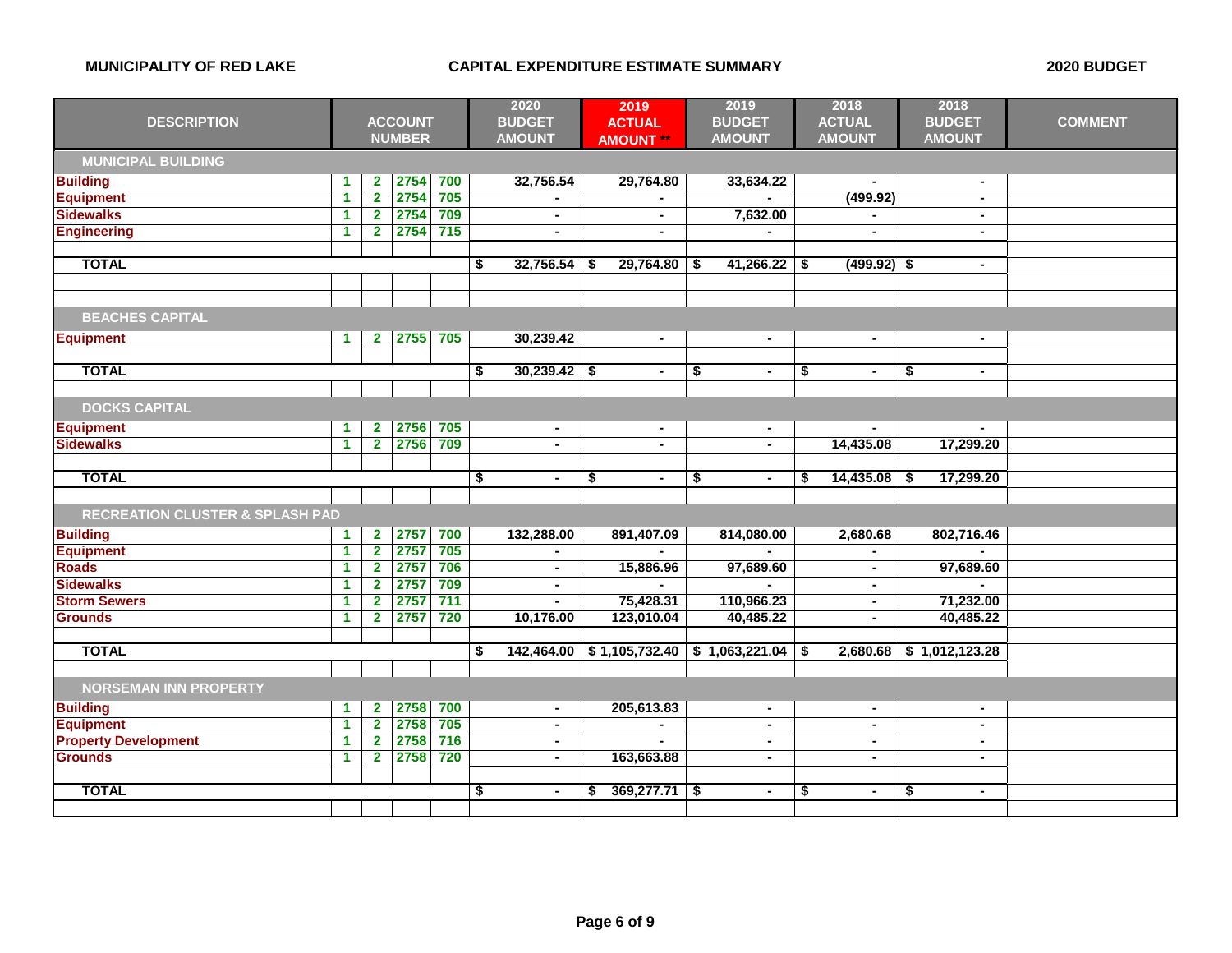|                                                     |                      |                         |                |                  | 2020                 | 2019                 | 2019                 |      | 2018           |     | 2018           |                |
|-----------------------------------------------------|----------------------|-------------------------|----------------|------------------|----------------------|----------------------|----------------------|------|----------------|-----|----------------|----------------|
| <b>DESCRIPTION</b>                                  |                      |                         | <b>ACCOUNT</b> |                  | <b>BUDGET</b>        | <b>ACTUAL</b>        | <b>BUDGET</b>        |      | <b>ACTUAL</b>  |     | <b>BUDGET</b>  | <b>COMMENT</b> |
|                                                     |                      |                         | <b>NUMBER</b>  |                  | <b>AMOUNT</b>        | <b>AMOUNT</b>        | <b>AMOUNT</b>        |      | <b>AMOUNT</b>  |     | <b>AMOUNT</b>  |                |
| <b>NORSEMAN MODULARS</b>                            |                      |                         |                |                  |                      |                      |                      |      |                |     |                |                |
| <b>Building</b>                                     | $\blacktriangleleft$ | $\mathbf{2}$            | 2759           | 700              | $\sim$               | 41,200.00            | $\sim$               |      | $\sim$         |     | $\sim$         |                |
| <b>Equipment</b>                                    | 1                    | $\mathbf{2}$            | 2759           | 705              | $\blacksquare$       |                      |                      |      | ٠              |     | $\blacksquare$ |                |
| <b>Property Development</b>                         | 1                    | $\overline{2}$          | 2759           | 716              | $\blacksquare$       |                      | $\blacksquare$       |      | ۰              |     | $\blacksquare$ |                |
| <b>Grounds</b>                                      | $\blacktriangleleft$ | $\overline{2}$          | 2759           | 720              | $\blacksquare$       | 32,790.90            | $\sim$               |      | $\blacksquare$ |     | $\sim$         |                |
|                                                     |                      |                         |                |                  |                      |                      |                      |      |                |     |                |                |
| <b>TOTAL</b>                                        |                      |                         |                |                  | \$<br>$\blacksquare$ | 73,990.90<br>\$      | \$<br>$\blacksquare$ | \$   | $\blacksquare$ | \$  | $\sim$         |                |
|                                                     |                      |                         |                |                  |                      |                      |                      |      |                |     |                |                |
| REGIONAL EVENTS, ARTS & CULTURAL HUB (REACH) CENTRE |                      |                         |                |                  |                      |                      |                      |      |                |     |                |                |
| <b>Building</b>                                     | $\mathbf 1$          | $\mathbf{2}$            | 2784           | 700              | $\sim$               | $\blacksquare$       | $\blacksquare$       |      | $\sim$         |     | $\sim$         |                |
| <b>Equipment</b>                                    | $\blacktriangleleft$ | $\overline{2}$          | 2784           | 705              | $\blacksquare$       |                      |                      |      | ä,             |     | $\blacksquare$ |                |
| <b>Engineering</b>                                  | 1                    | $\overline{2}$          | 2784           | $\overline{715}$ | $\blacksquare$       | 752,006.43           | 755,059.20           |      | $\blacksquare$ |     | $\blacksquare$ |                |
| <b>Property Development</b>                         | 1                    | $\overline{2}$          | 2784           | 716              | $\blacksquare$       |                      |                      |      | ٠              |     | $\sim$         |                |
| <b>Grounds</b>                                      | 1                    | $\overline{2}$          | 2784           | 720              | $\blacksquare$       | $\blacksquare$       | $\blacksquare$       |      | $\sim$         |     | $\blacksquare$ |                |
| <b>Studies and Reports</b>                          | 1                    | $\mathbf{2}$            | 2784           | 730              | $\blacksquare$       | $\blacksquare$       | $\sim$               |      | $\blacksquare$ |     | 330,720.00     |                |
|                                                     |                      |                         |                |                  |                      |                      |                      |      |                |     |                |                |
| <b>TOTAL</b>                                        |                      |                         |                |                  | \$<br>$\blacksquare$ | 752,006.43<br>\$     | \$<br>755,059.20     | \$   | $\blacksquare$ | \$  | 330,720.00     |                |
| <b>OUTDOOR RINKS CAPITAL</b>                        |                      |                         |                |                  |                      |                      |                      |      |                |     |                |                |
| <b>Equipment</b>                                    | $\blacktriangleleft$ | $\mathbf{2}$            | 2785           | 705              | $\blacksquare$       | $\blacksquare$       | $\blacksquare$       |      | $\blacksquare$ |     | $\blacksquare$ |                |
| <b>Grounds</b>                                      | $\mathbf{1}$         | $\overline{2}$          | 2785           | 720              | $\blacksquare$       | $\blacksquare$       | $\blacksquare$       |      | ٠              |     | $\blacksquare$ |                |
|                                                     |                      |                         |                |                  |                      |                      |                      |      |                |     |                |                |
| <b>TOTAL</b>                                        |                      |                         |                |                  | \$<br>$\blacksquare$ | \$<br>$\sim$         | \$<br>$\blacksquare$ | \$   | $\blacksquare$ | \$  | $\sim$         |                |
|                                                     |                      |                         |                |                  |                      |                      |                      |      |                |     |                |                |
| <b>CEMETERY CAPITAL</b>                             |                      |                         |                |                  |                      |                      |                      |      |                |     |                |                |
| <b>Equipment</b>                                    | $\blacktriangleleft$ | $\overline{\mathbf{2}}$ | 2786           | 705              |                      |                      |                      |      | $\blacksquare$ |     |                |                |
| <b>Grounds</b>                                      | $\blacktriangleleft$ | $\overline{2}$          | 2786           | 720              | 10,176.00            | 6,219.78             | 10,176.00            |      | 9,945.38       |     | 10,176.00      |                |
|                                                     |                      |                         |                |                  |                      |                      |                      |      |                |     |                |                |
| <b>TOTAL</b>                                        |                      |                         |                |                  | \$<br>10,176.00      | 6,219.78<br>S        | \$<br>10,176.00      | - \$ | 9,945.38       | -\$ | 10,176.00      |                |
|                                                     |                      |                         |                |                  |                      |                      |                      |      |                |     |                |                |
| <b>PHARMACY</b>                                     |                      |                         |                |                  |                      |                      |                      |      |                |     |                |                |
| <b>Building</b>                                     | $\blacktriangleleft$ | $\mathbf{2}$            | 2787           | 700              | $\blacksquare$       | $\blacksquare$       | $\blacksquare$       |      | $\blacksquare$ |     | $\blacksquare$ |                |
| <b>Equipment</b>                                    | $\blacktriangleleft$ | $\mathbf{2}$            | 2787           | 705              | $\blacksquare$       | $\blacksquare$       | $\sim$               |      | ۰              |     | $\blacksquare$ |                |
|                                                     |                      |                         |                |                  |                      |                      |                      |      |                |     |                |                |
| <b>TOTAL</b>                                        |                      |                         |                |                  | \$<br>$\blacksquare$ | \$<br>$\blacksquare$ | \$<br>$\sim$         | \$   | $\blacksquare$ | \$  | $\blacksquare$ |                |
|                                                     |                      |                         |                |                  |                      |                      |                      |      |                |     |                |                |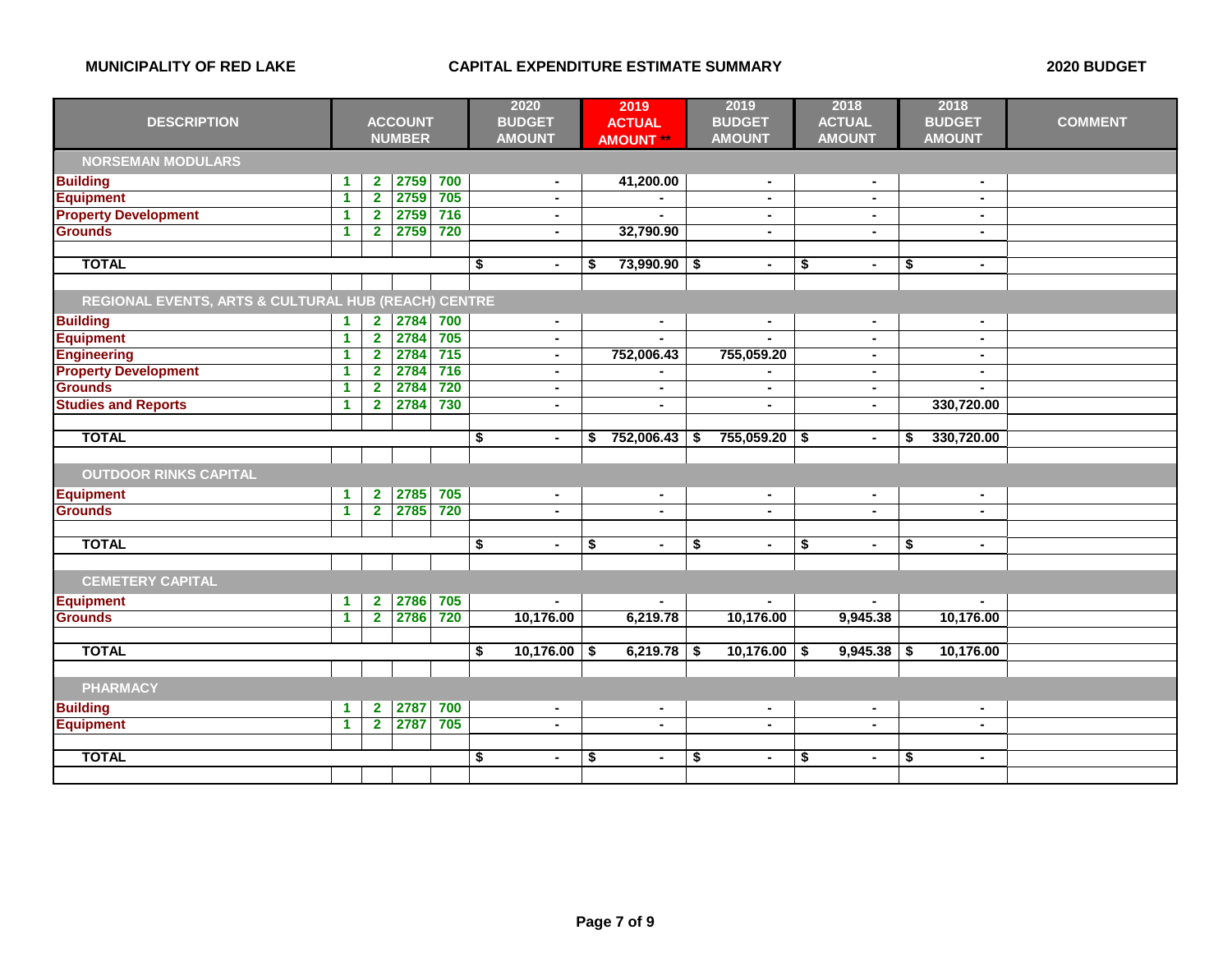| <b>DESCRIPTION</b>               | <b>ACCOUNT</b>       |                         | 2020<br><b>BUDGET</b> |                  | 2019<br><b>ACTUAL</b> |    | 2019<br><b>BUDGET</b> | 2018<br><b>ACTUAL</b> |                | 2018<br><b>BUDGET</b> |                | <b>COMMENT</b> |                |  |
|----------------------------------|----------------------|-------------------------|-----------------------|------------------|-----------------------|----|-----------------------|-----------------------|----------------|-----------------------|----------------|----------------|----------------|--|
|                                  |                      |                         | <b>NUMBER</b>         |                  | <b>AMOUNT</b>         |    | <b>AMOUNT</b>         |                       | <b>AMOUNT</b>  |                       | <b>AMOUNT</b>  |                | <b>AMOUNT</b>  |  |
| <b>COCHENOUR HALL</b>            |                      |                         |                       |                  |                       |    |                       |                       |                |                       |                |                |                |  |
| <b>Building</b>                  | $\blacktriangleleft$ | $\overline{2}$          | 2788                  | 700              | $\blacksquare$        |    | 2,289.11              |                       | 3,052.80       |                       | $\sim$         |                | $\blacksquare$ |  |
| <b>Equipment</b>                 | 1                    | $\overline{2}$          | 2788                  | 705              | $\blacksquare$        |    |                       |                       |                |                       | ÷              |                | $\blacksquare$ |  |
|                                  |                      |                         |                       |                  |                       |    |                       |                       |                |                       |                |                |                |  |
| <b>TOTAL</b>                     |                      |                         |                       |                  | \$<br>$\blacksquare$  | \$ | 2,289.11              | \$                    | 3,052.80       | \$                    | $\blacksquare$ | \$             | $\blacksquare$ |  |
|                                  |                      |                         |                       |                  |                       |    |                       |                       |                |                       |                |                |                |  |
| <b>RED LAKE COMMUNITY CENTRE</b> |                      |                         |                       |                  |                       |    |                       |                       |                |                       |                |                |                |  |
| <b>Building</b>                  | $\blacktriangleleft$ | $\mathbf{2}$            | 2789                  | 700              |                       |    | 22,121.30             |                       |                |                       | $\blacksquare$ |                | $\sim$         |  |
| <b>Equipment</b>                 | 1                    | $\overline{2}$          | 2789                  | 705              | 5,234.53              |    | 5,042.58              |                       | 6,959.19       |                       | $\blacksquare$ |                | $\blacksquare$ |  |
| <b>Engineering</b>               | $\blacktriangleleft$ | $\overline{2}$          | 2789                  | 715              |                       |    |                       |                       |                |                       | $\blacksquare$ |                | $\blacksquare$ |  |
|                                  |                      |                         |                       |                  |                       |    |                       |                       |                |                       |                |                |                |  |
| <b>TOTAL</b>                     |                      |                         |                       |                  | \$<br>5,234.53        | S  | 27,163.88             | S                     | $6,959.19$ \$  |                       | $\blacksquare$ | \$             | $\blacksquare$ |  |
|                                  |                      |                         |                       |                  |                       |    |                       |                       |                |                       |                |                |                |  |
| <b>ARENA CAPITAL</b>             |                      |                         |                       |                  |                       |    |                       |                       |                |                       |                |                |                |  |
| <b>Building</b>                  | $\blacktriangleleft$ | $\mathbf{2}$            | 2790                  | 700              | 40,704.00             |    | 3,448.65              |                       | 4,340.83       |                       | 61,013.21      |                | 35,821.56      |  |
| <b>Equipment</b>                 | $\blacktriangleleft$ | $\overline{2}$          | 2790                  | 705              | 3,887.23              |    | 1,525.63              |                       | 7,123.20       |                       | 6,544.51       |                |                |  |
| <b>Engineering</b>               | $\blacktriangleleft$ | $\overline{\mathbf{2}}$ | 2790                  | 715              |                       |    |                       |                       |                |                       |                |                | $\blacksquare$ |  |
|                                  |                      |                         |                       |                  |                       |    |                       |                       |                |                       |                |                |                |  |
| <b>TOTAL</b>                     |                      |                         |                       |                  | \$<br>44,591.23       | \$ | 4,974.28              | \$                    | 11,464.03      | \$                    | 67,557.72      | \$             | 35,821.56      |  |
|                                  |                      |                         |                       |                  |                       |    |                       |                       |                |                       |                |                |                |  |
| <b>CLINIC CAPITAL</b>            |                      |                         |                       |                  |                       |    |                       |                       |                |                       |                |                |                |  |
| <b>Building</b>                  | $\blacktriangleleft$ | $\mathbf{2}$            | 2791                  | 700              | $\blacksquare$        |    | $\blacksquare$        |                       | 9,000.00       |                       | $\sim$         |                | $\blacksquare$ |  |
| <b>Grounds</b>                   | $\blacktriangleleft$ | $\overline{2}$          | 2791                  | 720              | $\blacksquare$        |    | $\sim$                |                       |                |                       | $\blacksquare$ |                | $\blacksquare$ |  |
|                                  |                      |                         |                       |                  |                       |    |                       |                       |                |                       |                |                |                |  |
| <b>TOTAL</b>                     |                      |                         |                       |                  | \$<br>$\sim$          | \$ | $\blacksquare$        | \$                    | $9,000.00$ \$  |                       | $\sim$         | \$             | $\sim$         |  |
|                                  |                      |                         |                       |                  |                       |    |                       |                       |                |                       |                |                |                |  |
| <b>HERITAGE CENTRE CAPITAL</b>   |                      |                         |                       |                  |                       |    |                       |                       |                |                       |                |                |                |  |
| <b>Building</b>                  | $\blacktriangleleft$ | $\mathbf{2}$            | 2800                  | 700              | 5,167.58              |    | $\blacksquare$        |                       | $\sim$         |                       | $\sim$         |                | $\sim$         |  |
|                                  |                      |                         |                       |                  |                       |    |                       |                       |                |                       |                |                |                |  |
| <b>TOTAL</b>                     |                      |                         |                       |                  | \$<br>$5,167.58$ \$   |    | $\blacksquare$        | \$                    | $\blacksquare$ | \$                    | $\sim$         | \$             | $\blacksquare$ |  |
|                                  |                      |                         |                       |                  |                       |    |                       |                       |                |                       |                |                |                |  |
| <b>LIBRARY</b>                   |                      |                         |                       |                  |                       |    |                       |                       |                |                       |                |                |                |  |
| <b>Building</b>                  | $\blacktriangleleft$ | $\mathbf{2}$            | 2850                  | 700              | 35,131.33             |    | 9,768.96              |                       | 10,119.01      |                       | 28,195.66      |                | 23,038.59      |  |
| <b>Studies and Reports</b>       | $\blacktriangleleft$ | $\overline{\mathbf{2}}$ | 2850                  | $\overline{730}$ |                       |    |                       |                       |                |                       |                |                |                |  |
|                                  |                      |                         |                       |                  |                       |    |                       |                       |                |                       |                |                |                |  |
| <b>TOTAL</b>                     |                      |                         |                       |                  | \$<br>35,131.33       |    | 9,768.96              | S.                    | 10,119.01      | S.                    | 28,195.66      | -S             | 23,038.59      |  |
|                                  |                      |                         |                       |                  |                       |    |                       |                       |                |                       |                |                |                |  |